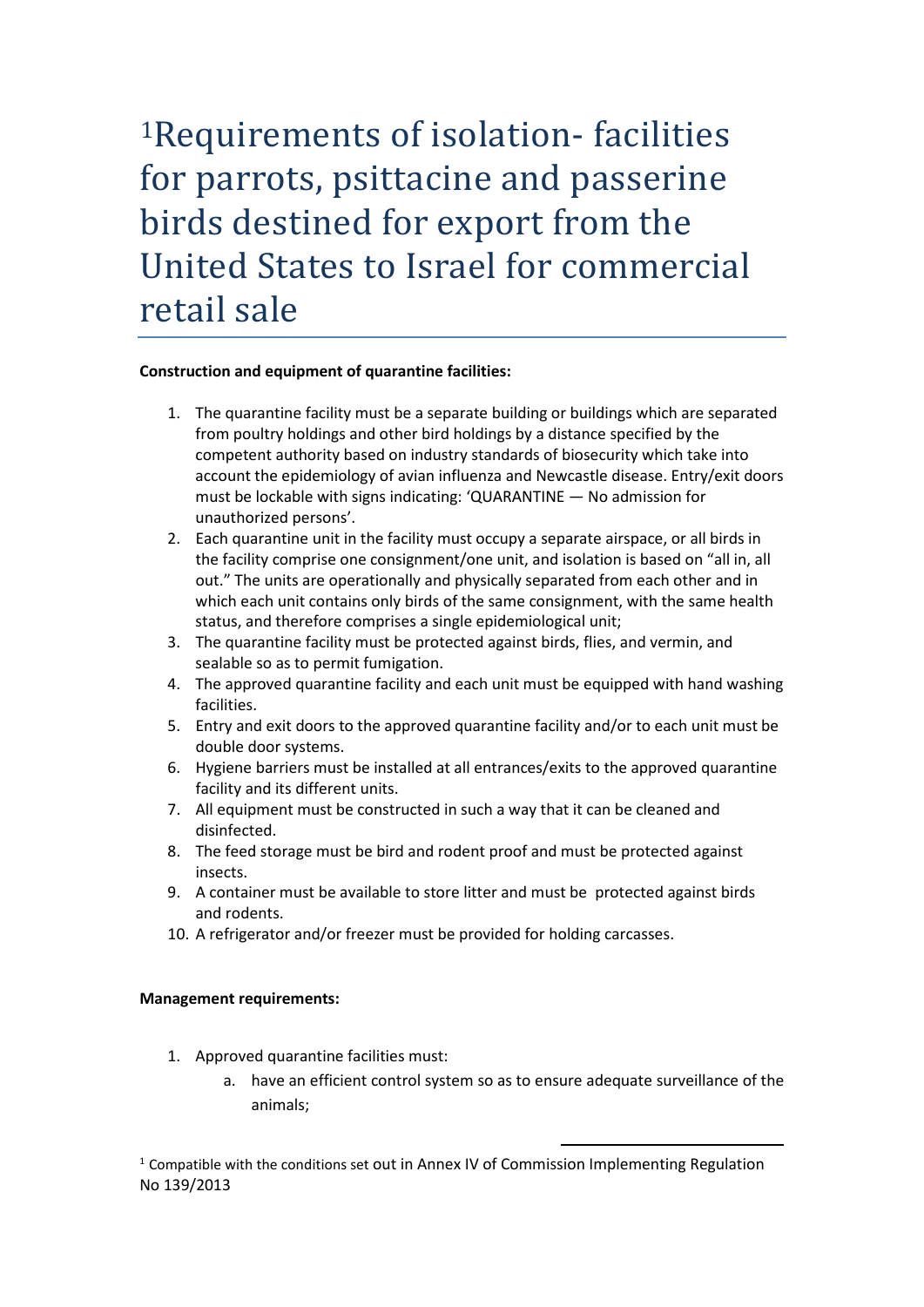- b. be approved by USDA, APHIS and under the control and responsibility of the USDA Accredited Veterinarian;
- c. be cleaned and disinfected in accordance with a biosecurity plan approved by the competent authority; the disinfectants used must be approved for that purpose by the competent authority.
- 2. For each consignment of birds quarantined:
	- a. the approved quarantine facility or its unit must be cleaned and disinfected and then be kept free of birds for at least seven days before the birds are introduced;
	- b. the quarantine period must start when the last bird is introduced;
	- c. the approved quarantine facility or unit must be emptied of birds, cleaned and disinfected at the end of the quarantine period.
- 3. Precautions shall be taken to prevent cross-contamination between incoming and outgoing consignments.
- 4. Unauthorized persons shall not enter the approved quarantine facility.
- 5. Persons entering the approved quarantine facility must wear protective clothing including footwear.
- 6. No contacts between personnel shall take place, which may cause contamination between approved quarantine facilities and units or contamination between the quarantine facility and other holdings which engage in birds and poultry production and industry.
- 7. Appropriate equipment shall be available for cleaning and disinfection.
- 8. If identification by microchipping is used, an appropriate microchip reader shall be available at the approved quarantine facility.
- 9. Cleaning and disinfection of the cages or crates used for the transport must be carried out unless they are destroyed. If reused, they must be made of a material that allows effective cleaning and disinfection. The cages and crates must be destroyed in such a way so as to avoid spread of disease causing agents.
- 10. Litter and waste material shall be collected regularly, stored in the litter container and subsequently treated in such a way as to avoid spread of disease-causing agents.
- 11. Carcasses of birds must be examined in a laboratory recognized by USDA, APHIS.
- 12. The necessary analyses and treatments of birds must be carried out in consultation with and under the control of the USDA Accredited Veterinarian.
- 13. The USDA accredited veterinarian must be informed of diseases and death of birds and/or sentinel birds during the quarantine.
- 14. The person in charge of the approved quarantine facility must keep a record of:
	- a. the date, number and species of birds entering and leaving for each consignment;
	- b. individual identification numbers of the birds, and in case of identification by microchip the details of the type of microchip and the reader used shall be recorded;
	- c. any significant observation: cases of illness and number of deaths on a daily basis;
	- d. dates and results of testing;